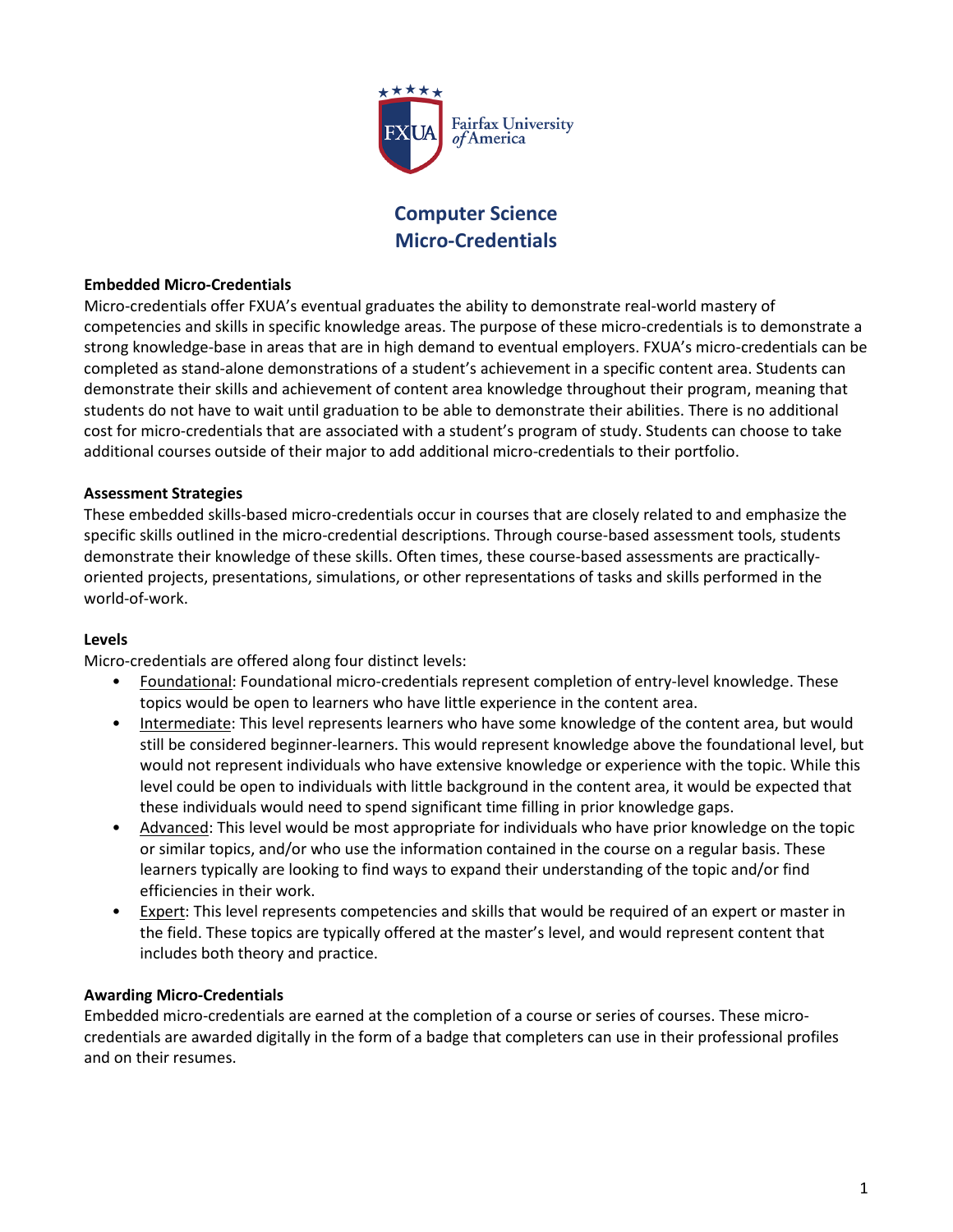# **Computer Science Micro-Credentials**

# **Essentials of Programming (EoP)**

| <b>Description</b>                                                                                                                                                                                                                                                                                                                                                                                                                                                                                                                                  | Level        | <b>Domain</b>       | <b>Skills Obtained</b>                                                                                                                      | <b>Associated</b><br><b>Courses</b>              | Number of<br><b>Credits</b><br><b>Required to</b><br>Earn |
|-----------------------------------------------------------------------------------------------------------------------------------------------------------------------------------------------------------------------------------------------------------------------------------------------------------------------------------------------------------------------------------------------------------------------------------------------------------------------------------------------------------------------------------------------------|--------------|---------------------|---------------------------------------------------------------------------------------------------------------------------------------------|--------------------------------------------------|-----------------------------------------------------------|
| Essentials of programming emphasizes on how to<br>think and be as a programmer. It focuses on the<br>building blocks of program structure, modules,<br>algorithms, syntax, and semantics. It also teaches<br>problem-solving for many scenarios using different<br>programming languages. Earning this micro-<br>credential demonstrates foundational knowledge<br>of languages like C++ and Python where every<br>programming language works for special types of<br>applications like web, database, mathematical<br>formulas, and mobile phones. | Foundational | Computer<br>Science | Ability to code<br>programs using<br>programming pseudo<br>languages<br>Ability to troubleshoot<br>programs<br>Languages: C++ and<br>Python | COMP 109;<br><b>COMP 121;</b><br><b>COMP 329</b> | 9 credits                                                 |

# **Advanced Programming (AP)**

| <b>Description</b>                                                                                                                                                                                                                                                                                                                                                                                                                                                                                             | Level    | <b>Domain</b>       | <b>Skills Obtained</b>                                                                                            | Associated<br><b>Courses</b>                     | Number of<br><b>Credits</b><br><b>Required to</b><br>Earn |
|----------------------------------------------------------------------------------------------------------------------------------------------------------------------------------------------------------------------------------------------------------------------------------------------------------------------------------------------------------------------------------------------------------------------------------------------------------------------------------------------------------------|----------|---------------------|-------------------------------------------------------------------------------------------------------------------|--------------------------------------------------|-----------------------------------------------------------|
| Advanced programming emphasizes on how to<br>develop and solve real world problems. It focuses<br>on building prototypes, data models, and schemes,<br>in addition to perform testing, analyzing,<br>maintaining, and troubleshooting programs.<br>Earning this micro-credential will let students build<br>sophisticated applications like robotics, games,<br>networking devices, and cyphering. Programming<br>languages like Python, R, C#, and Java advanced<br>libraries could be used for this purpose. | Advanced | Computer<br>Science | Data modeling<br>Prototyping<br>Troubleshooting<br>Languages: C#,<br>Python, R, Java<br><b>Advanced Libraries</b> | COMP 413;<br><b>COMP 414;</b><br><b>COMP 440</b> | 9 credits                                                 |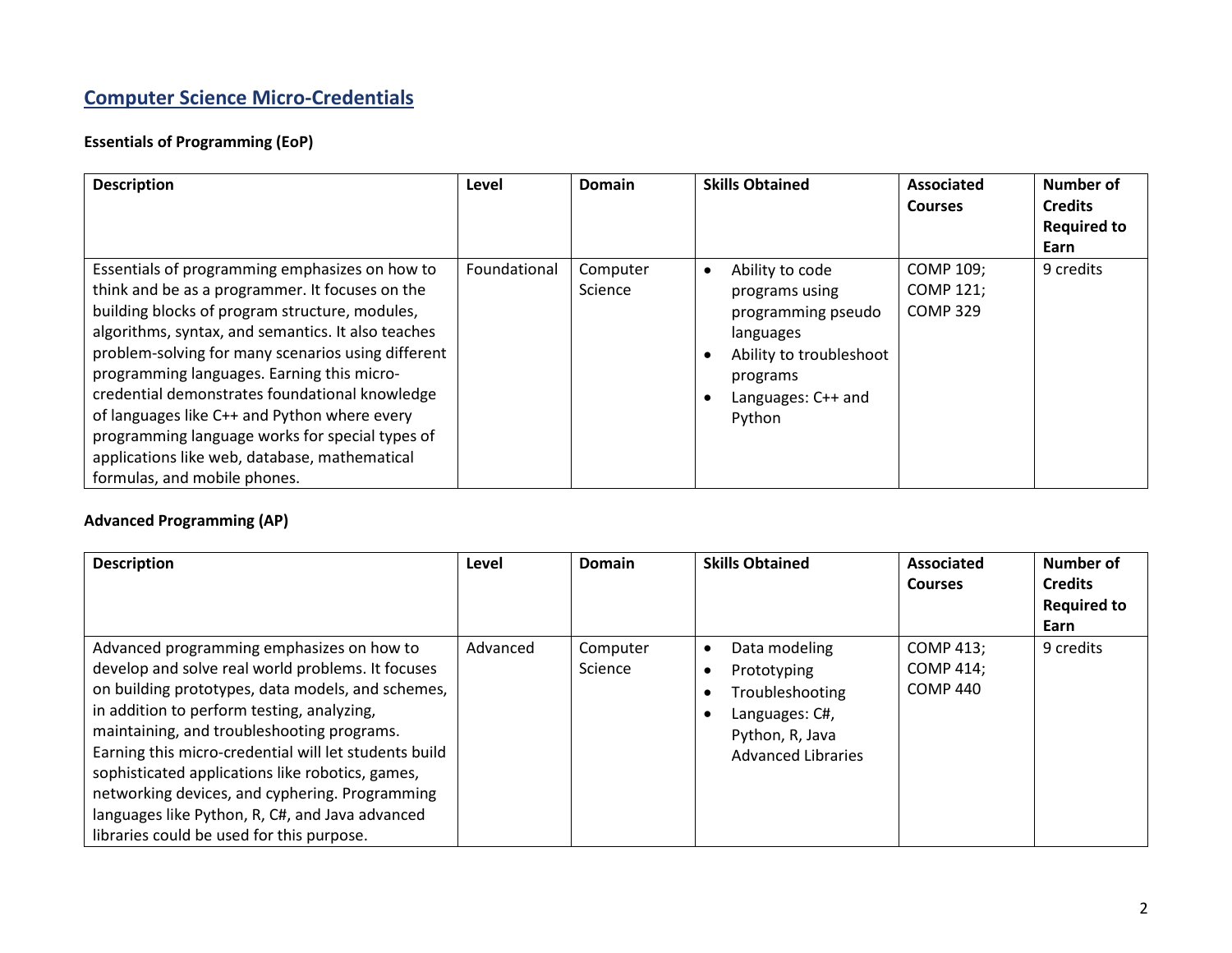# **Essentials of Computer Ethics (ECE)**

| <b>Description</b>                                                                                                                                                                                                                                                                                                                                                                                                                                                                                                                                                                                                                                                                                                                                                                                                                                                                                                                                                | Level    | Domain              | <b>Skills Obtained</b>                                                                                                                                                                                                                                                                                                                | <b>Associated</b><br><b>Courses</b>                        | <b>Number of</b><br><b>Credits</b><br><b>Required to</b><br>Earn |
|-------------------------------------------------------------------------------------------------------------------------------------------------------------------------------------------------------------------------------------------------------------------------------------------------------------------------------------------------------------------------------------------------------------------------------------------------------------------------------------------------------------------------------------------------------------------------------------------------------------------------------------------------------------------------------------------------------------------------------------------------------------------------------------------------------------------------------------------------------------------------------------------------------------------------------------------------------------------|----------|---------------------|---------------------------------------------------------------------------------------------------------------------------------------------------------------------------------------------------------------------------------------------------------------------------------------------------------------------------------------|------------------------------------------------------------|------------------------------------------------------------------|
| This micro-credential discusses the organizational<br>impact and the social and ethical implications of<br>computer technology, in addition to the rights and<br>duties related to the actions of computing<br>professionals. Its goal is to identify and formulate<br>answers to questions that deal with the moral<br>basis of individual responsibilities and actions, as<br>well as with the moral foundations of public policy.<br>It investigates the context in which professionals<br>work, the laws and how they are created, human<br>aspects of running a company, software contracts<br>and liability, intellectual property rights, and the<br>legislation that affects the way in which computers<br>are used or misused. Topics include social, legal,<br>financial, organizational, and ethical issues in the<br>context of the information technology industry;<br>the role of professional codes of conduct and<br>ethics; and key legislation. | Advanced | Computer<br>Science | General principles of<br>$\bullet$<br>moral theory<br>Internet Governance<br>$\bullet$<br>Social Networking and<br>its pros and cons<br><b>Net Neutrality</b><br>$\bullet$<br>Free Speech and<br>Censorship<br><b>Intellectual Property</b><br>$\bullet$<br><b>Privacy Rights</b><br>$\bullet$<br><b>Securing Digital</b><br>Contents | <b>COMP 130;</b><br>And<br>COMP 332; or<br><b>COMP 430</b> | 6 credits                                                        |

# **Essentials of Computer Networks (ECN)**

| <b>Description</b>                                                                                                                                                                                                                                                                                | Level        | <b>Domain</b>       | <b>Skills Obtained</b>                                                                                  | Associated<br><b>Courses</b>                                  | Number of<br><b>Credits</b><br><b>Required to</b><br>Earn |
|---------------------------------------------------------------------------------------------------------------------------------------------------------------------------------------------------------------------------------------------------------------------------------------------------|--------------|---------------------|---------------------------------------------------------------------------------------------------------|---------------------------------------------------------------|-----------------------------------------------------------|
| Essentials of computer networks develops student<br>knowledge in networking OSI and TCP/IP standard<br>models, networking devices, and networking<br>addressing. It also teaches students the main<br>networking management, supervisory, and<br>internet protocols. Students use simulators like | Foundational | Computer<br>Science | TCP/IP and OSI models<br>Networking devices<br>Design network<br>prototypes<br>Troubleshoot<br>networks | COMP 270;<br>COMP 360;<br><b>COMP 380;</b><br><b>COMP 391</b> | 12 credits                                                |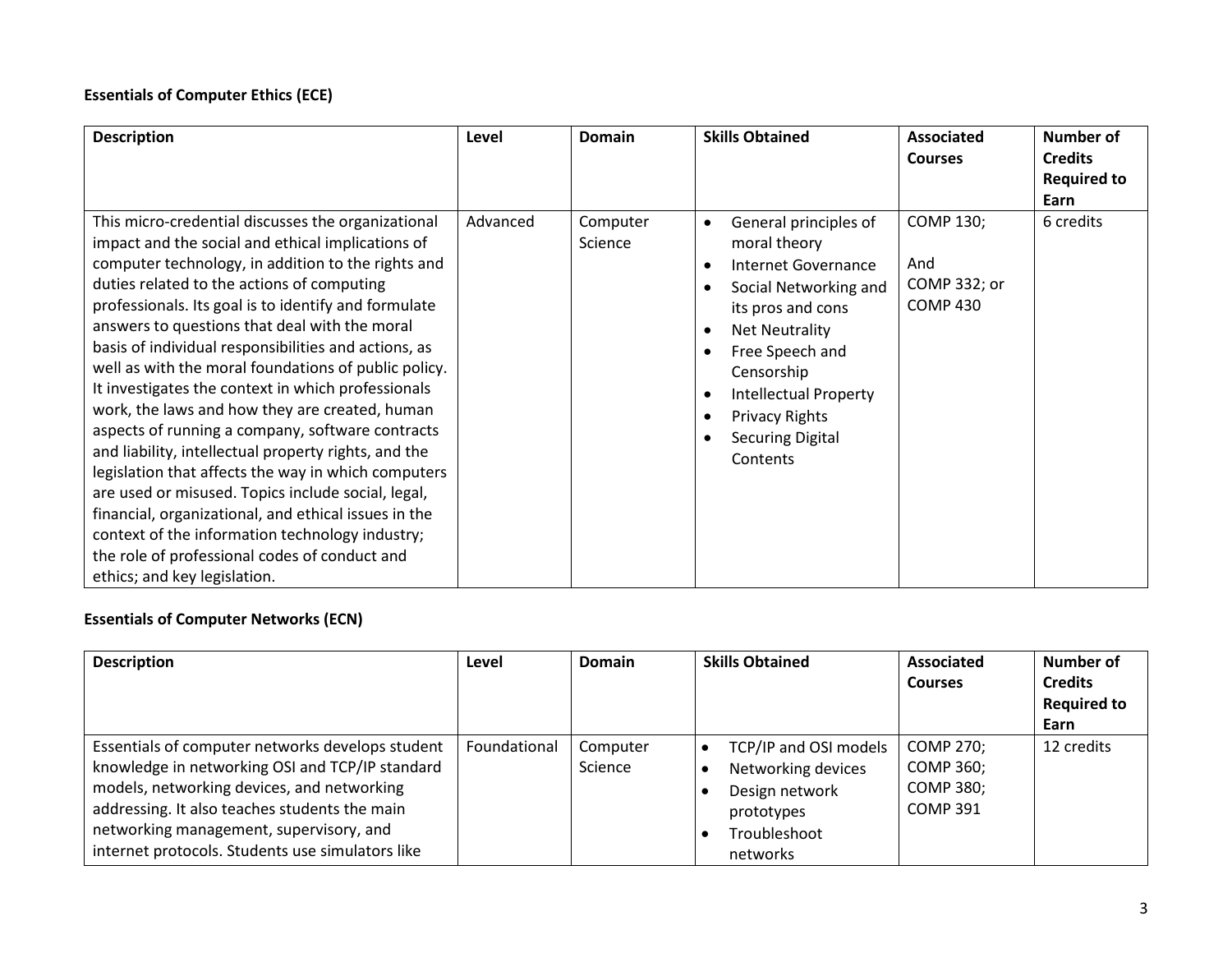| Cisco Packet Tracer to design, test, and              | Small business |
|-------------------------------------------------------|----------------|
| troubleshoot different types of networks like         | network design |
| banks, clinics, shopping stores, or any other small   | Packet tracer  |
| business. Earning this micro-credential will give the |                |
| student a good understanding of network               |                |
| standards, components, and protocols.                 |                |

### **Advanced Computer Networks (ACN)**

| <b>Description</b>                                                                                                                                                                                                                                                                                                                                                                                                                                                                                                                                                                                                                                                                                | Level    | Domain              | <b>Skills Obtained</b>                                                                                                            | <b>Associated</b><br><b>Courses</b>                     | Number of<br><b>Credits</b><br><b>Required to</b><br>Earn |
|---------------------------------------------------------------------------------------------------------------------------------------------------------------------------------------------------------------------------------------------------------------------------------------------------------------------------------------------------------------------------------------------------------------------------------------------------------------------------------------------------------------------------------------------------------------------------------------------------------------------------------------------------------------------------------------------------|----------|---------------------|-----------------------------------------------------------------------------------------------------------------------------------|---------------------------------------------------------|-----------------------------------------------------------|
| Advanced computer networks emphasizes on<br>teaching advanced networking and<br>telecommunications schemes and algorithms. It<br>focuses on initiating, processing, observing,<br>maintaining, and guaranteeing delivery of data<br>between sender and receiver. It teaches students<br>many topics like encoding schemes, routing<br>protocols, routing algorithms, wireless networking,<br>and WAN protocols. Students use network<br>simulators like GNS3 to design more complicated<br>networks like universities, companies'<br>headquarters, and hospitals. Earning this micro-<br>credential will give students confidence in<br>designing real-world networks in their future<br>careers. | Advanced | Computer<br>Science | Troubleshooting<br>$\bullet$<br>Switching and routing<br>Complicated network<br>design<br>Internet protocols<br>GNS3<br>$\bullet$ | <b>COMP 412;</b><br><b>COMP 486;</b><br><b>COMP 503</b> | 9 credits                                                 |

# **Essentials of Cybersecurity (ECS)**

| <b>Description</b>                                | Level        | <b>Domain</b> | <b>Skills Obtained</b> | Associated<br><b>Courses</b> | Number of<br><b>Credits</b><br><b>Required to</b><br>Earn |
|---------------------------------------------------|--------------|---------------|------------------------|------------------------------|-----------------------------------------------------------|
| Essentials of cybersecurity emphasizes on         | Foundational | Computer      | Learn about hackers    | COMP 130:                    | 21 credits                                                |
| educating students in the cybersecurity sense. It |              | Science       | and attackers' tools   | COMP 345;                    |                                                           |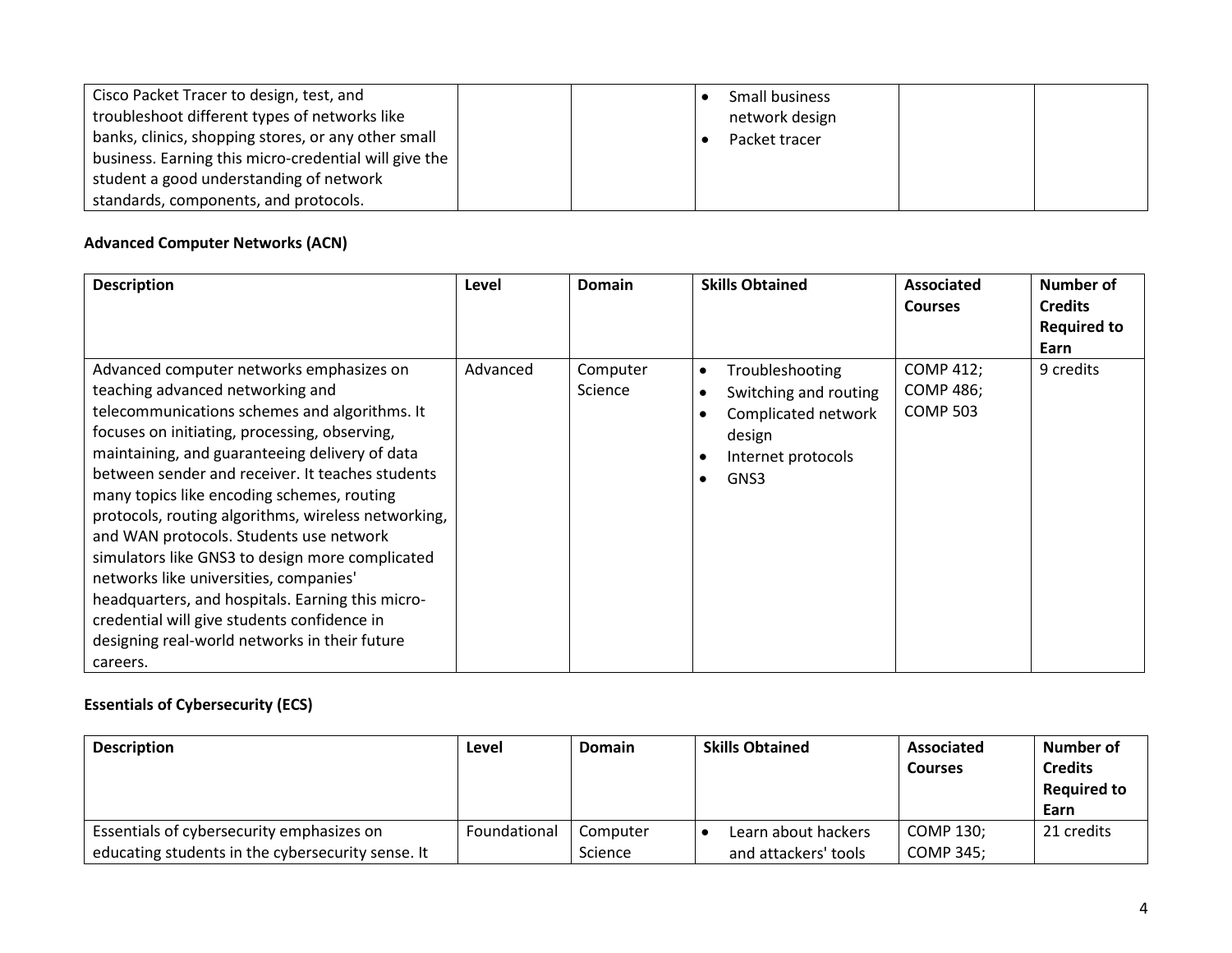| goes over the core security pillars that should be   | <b>COMP 365;</b><br>Cybercrime      |
|------------------------------------------------------|-------------------------------------|
| taught in cybersecurity essentials like              | <b>COMP 370;</b><br>investigation   |
| confidentiality, integrity, availability, assurance, | <b>COMP 380;</b><br>Attack analysis |
| authenticity, and anonymity. It also teaches         | <b>COMP 392;</b><br>Wireshark       |
| computer security incident response, computer        | <b>COMP 430</b><br>Nmap             |
| criminal evidence collection, hacker tools analysis, |                                     |
| computer/network forensic reporting, and             |                                     |
| investigation for email, malicious code, and         |                                     |
| networking devices attacks. Students get practical   |                                     |
| knowledge by working on tools like Wireshark and     |                                     |
| Nmap. Earning this micro-credential will enable      |                                     |
| students to examine information security threats,    |                                     |
| information security methods, and                    |                                     |
| implementation approaches used in the                |                                     |
| information technology industry.                     |                                     |

# **Advanced Cybersecurity (ACS)**

| <b>Description</b>                                                                                                                                                                                                                                                                                                                                                                                                                                                                                                                                                                                                                                                                                                                                                                                      | Level    | Domain              | <b>Skills Obtained</b>                                                                                                       | <b>Associated</b><br><b>Courses</b>                                                                                                           | Number of<br><b>Credits</b><br><b>Required to</b><br>Earn |
|---------------------------------------------------------------------------------------------------------------------------------------------------------------------------------------------------------------------------------------------------------------------------------------------------------------------------------------------------------------------------------------------------------------------------------------------------------------------------------------------------------------------------------------------------------------------------------------------------------------------------------------------------------------------------------------------------------------------------------------------------------------------------------------------------------|----------|---------------------|------------------------------------------------------------------------------------------------------------------------------|-----------------------------------------------------------------------------------------------------------------------------------------------|-----------------------------------------------------------|
| Advanced cybersecurity emphasizes on proposing,<br>designing, implementing, and maintaining secured<br>systems. Students dive deep into intrusion<br>detection and prevention tools, in addition to<br>network protection using different platforms like<br>Kali-Linux, nmap, Nessus, and Wireshark. This<br>micro-credential teaches students a deep<br>knowledge on ciphering, cryptography, encryption,<br>tunneling protocols, honeypots, and firewalls. It<br>offers risk assessment, as well as mitigation plans<br>for all inside and outside vulnerabilities. Earning<br>this micro-credential will give the student a real-<br>world experience on the tools used by penetration<br>testers, ethical hacker, attackers, and security<br>analyzers. It also offers mitigation plans, as well as | Advanced | Computer<br>Science | <b>Ethical hacking</b><br>$\bullet$<br>Penetration testing<br>$\bullet$<br>Firewall configuration<br>Kali-Linux<br>Wireshark | <b>COMP 410;</b><br><b>COMP 411;</b><br>COMP 419;<br><b>COMP 429;</b><br>COMP 431;<br><b>COMP 433;</b><br><b>COMP 434;</b><br><b>COMP 487</b> | 24 credits                                                |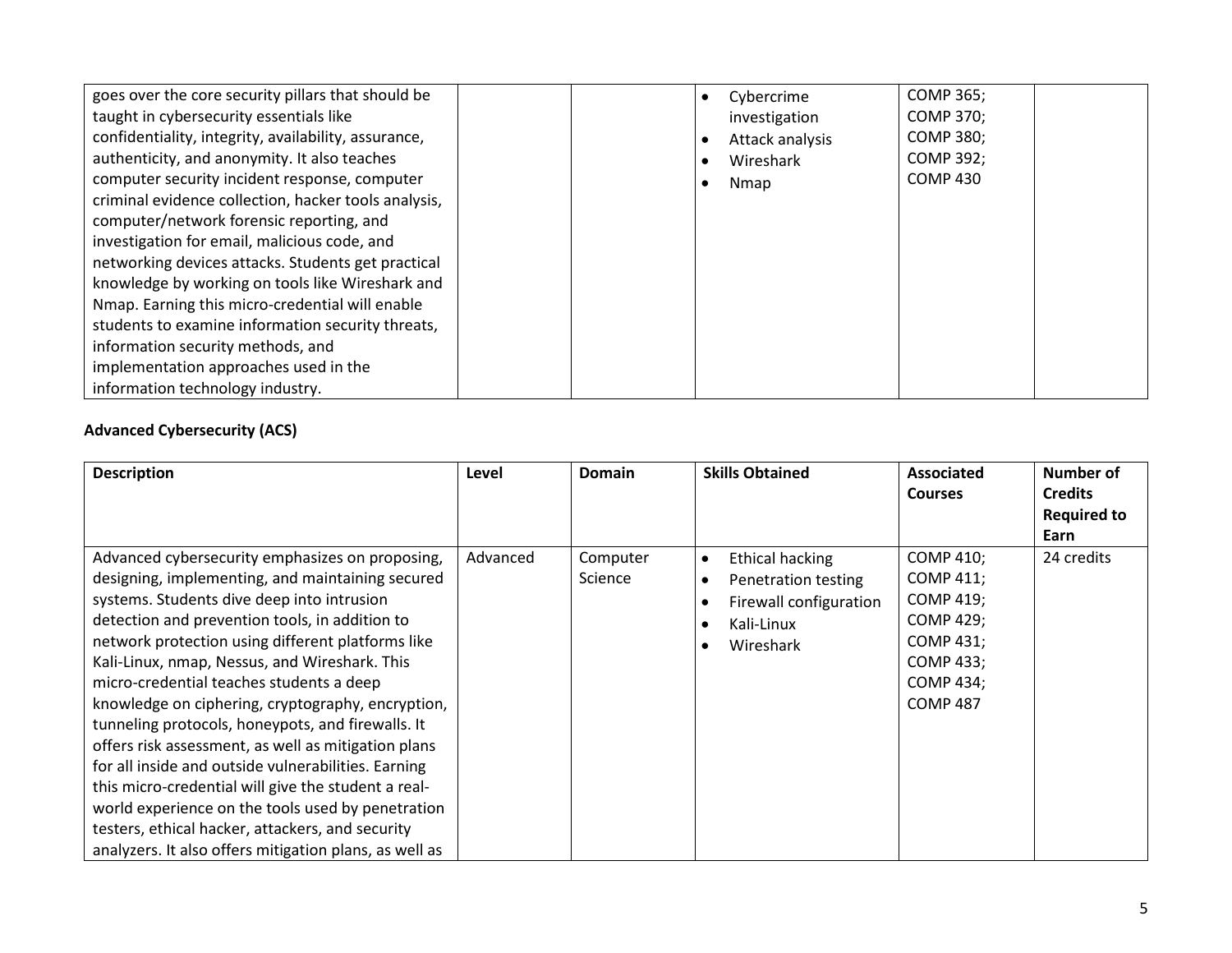| عاصرها<br>of defense to :<br>secure any company or $\,$      |  |  |  |
|--------------------------------------------------------------|--|--|--|
| organization<br>h their future career.<br>i thev ioin<br>-ir |  |  |  |

### **Essentials of Artificial Intelligence and Machine Learning (EAI)**

| <b>Description</b>                                                                                                                                                                                                                                                                                                                                                                                                                                                                                                                                                                                                                                                                                                                                                                                                                                                                                                                                                                                       | Level        | <b>Domain</b>       | <b>Skills Obtained</b>                                                                                                                | <b>Associated</b><br><b>Courses</b>                                                             | <b>Number of</b><br><b>Credits</b><br><b>Required to</b><br>Earn |
|----------------------------------------------------------------------------------------------------------------------------------------------------------------------------------------------------------------------------------------------------------------------------------------------------------------------------------------------------------------------------------------------------------------------------------------------------------------------------------------------------------------------------------------------------------------------------------------------------------------------------------------------------------------------------------------------------------------------------------------------------------------------------------------------------------------------------------------------------------------------------------------------------------------------------------------------------------------------------------------------------------|--------------|---------------------|---------------------------------------------------------------------------------------------------------------------------------------|-------------------------------------------------------------------------------------------------|------------------------------------------------------------------|
| Essentials of artificial intelligence and machine<br>learning paves the road for AI and ML students by<br>offering topics in supervised and unsupervised<br>learning methods. It covers generative and<br>discriminative learning, parametric and non-<br>parametric learning, neural networks, k-means<br>clustering, adaptive control and reinforcement<br>learning methods. This micro-credential goes over<br>robotics principles as a very important real-world<br>machine learning application. Students will be able<br>to learn robotic basic programming application,<br>decision-making algorithms, mobility, localization,<br>and interactive settings using Python programming<br>language. Students will work on Raspberry pi and<br>robotic games to apply all the artificial intelligence<br>and machine learning algorithms. Earning this<br>micro-credential will give students experience on<br>AI and ML world science by designing applications<br>using decision-making algorithms. | Foundational | Computer<br>Science | Program Raspberry-Pi<br>$\bullet$<br>Program game robots<br>$\bullet$<br>Python language<br>$\bullet$<br>Decision-making<br>$\bullet$ | <b>COMP 376;</b><br><b>COMP 377;</b><br><b>COMP 379;</b><br><b>COMP 414;</b><br><b>COMP 480</b> | 15 credits                                                       |

# **Advanced Artificial Intelligence and Machine Learning (AAI)**

| <b>Description</b>                                                                              | Level    | <b>Domain</b>       | <b>Skills Obtained</b>                  | Associated<br><b>Courses</b> | <b>Number of</b><br><b>Credits</b><br><b>Required to</b><br>Earn |
|-------------------------------------------------------------------------------------------------|----------|---------------------|-----------------------------------------|------------------------------|------------------------------------------------------------------|
| Advanced AI and ML emphasizes deeply on diving<br>into the field of robotics and smart devices. | Advanced | Computer<br>Science | Robotics programming<br>Troubleshooting | COMP 393:<br>COMP 394;       | 15 credits                                                       |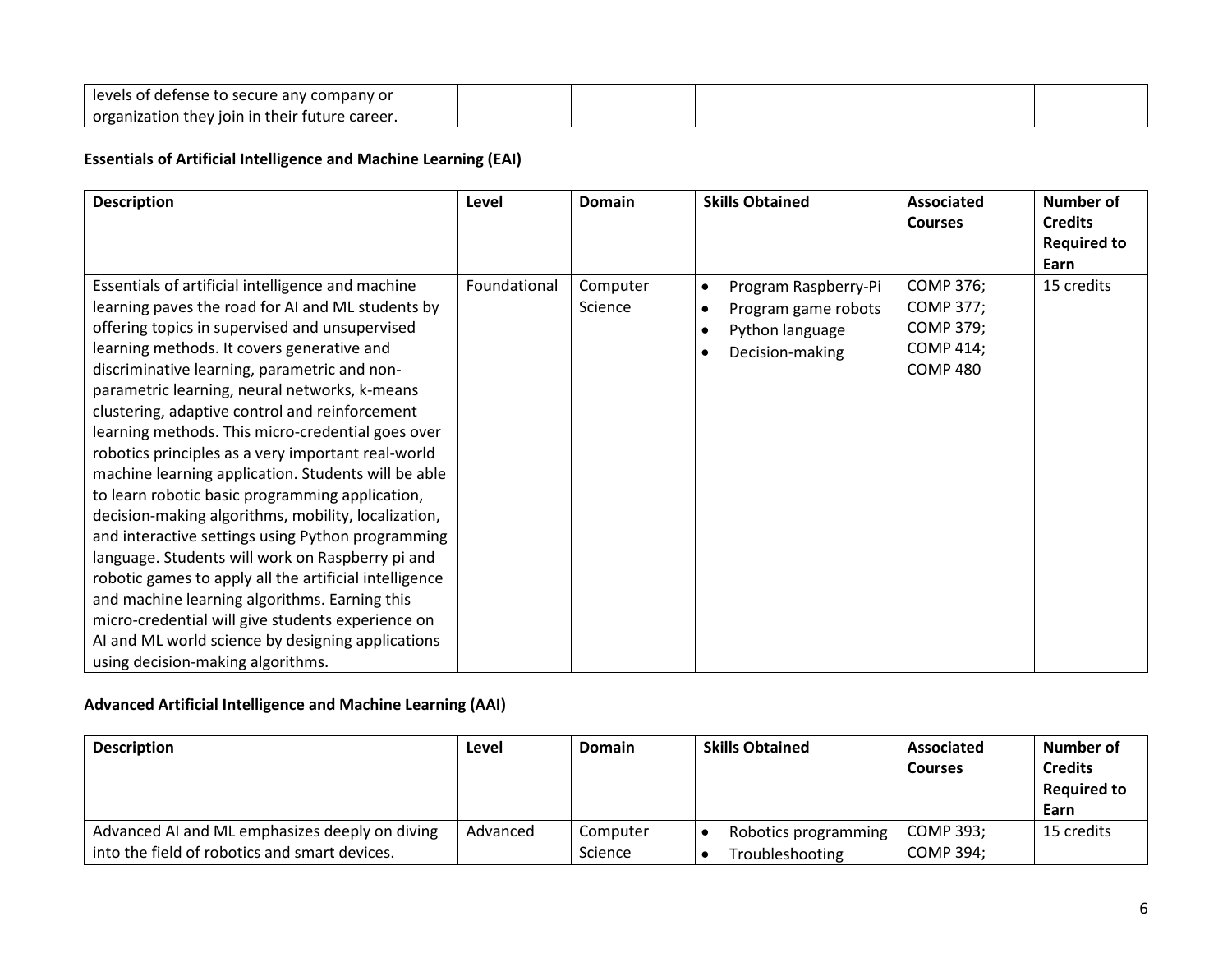| Students learn about ML adaptive algorithms and     |  | Drone programming | <b>COMP 420;</b> |  |
|-----------------------------------------------------|--|-------------------|------------------|--|
| stimulate their interests throughout their          |  | Python            | COMP 421;        |  |
| participation of the entire engineering design      |  |                   | <b>COMP 422</b>  |  |
| process. Students will learn about using AI and ML  |  |                   |                  |  |
| in industries like healthcare, financial services,  |  |                   |                  |  |
| media, manufacturing, creative arts, and consumer   |  |                   |                  |  |
| goods. Students go over designing robot wheels,     |  |                   |                  |  |
| arms, sensors, and motors, as well as working on    |  |                   |                  |  |
| smart devices like GPS's and drones using Python.   |  |                   |                  |  |
| Earning this micro-credential gives an excellent    |  |                   |                  |  |
| experience in ML algorithmic design, in addition to |  |                   |                  |  |
| the experience in programming smart devices.        |  |                   |                  |  |

# **Essentials of Data Science (EDS)**

| <b>Description</b>                                                                                                                                                                                                                                                                                                                                                                                                                                                                                                                                                                                                                                                   | Level        | Domain              | <b>Skills Obtained</b>                                                                               | Associated<br><b>Courses</b>                                                            | Number of<br><b>Credits</b><br><b>Required to</b> |
|----------------------------------------------------------------------------------------------------------------------------------------------------------------------------------------------------------------------------------------------------------------------------------------------------------------------------------------------------------------------------------------------------------------------------------------------------------------------------------------------------------------------------------------------------------------------------------------------------------------------------------------------------------------------|--------------|---------------------|------------------------------------------------------------------------------------------------------|-----------------------------------------------------------------------------------------|---------------------------------------------------|
|                                                                                                                                                                                                                                                                                                                                                                                                                                                                                                                                                                                                                                                                      |              |                     |                                                                                                      |                                                                                         | Earn                                              |
| Essentials of data science emphasizes on<br>understanding the algorithmic and statistical<br>foundations of data science. It focuses on<br>processing, analyzing, representing, and extracting<br>massive data of different forms of datasets.<br>Students will be taught different major data<br>science algorithms like Linear Regression, SVM<br>(Support Vector Machine), KNN (K-Nearest<br>Neighbors), Logistic Regression, Decision Tree, K-<br>Means, Random Forest, and Naive Bayes. Students<br>will also go over algebraic tools to manipulate and<br>analyze datasets like SPSS and MATLAB. Earning<br>this micro-credential will give the student a very | Foundational | Computer<br>Science | <b>MATLAB</b><br>$\bullet$<br><b>SPSS</b><br>$\bullet$<br>Reasoning-based<br>$\bullet$<br>algorithms | COMP 361;<br>COMP 362;<br>COMP 363;<br>COMP 364;<br><b>COMP 480;</b><br><b>COMP 484</b> | 18 credits                                        |
| strong mathematical, analytical, statistical, and<br>theoretical reasoning.                                                                                                                                                                                                                                                                                                                                                                                                                                                                                                                                                                                          |              |                     |                                                                                                      |                                                                                         |                                                   |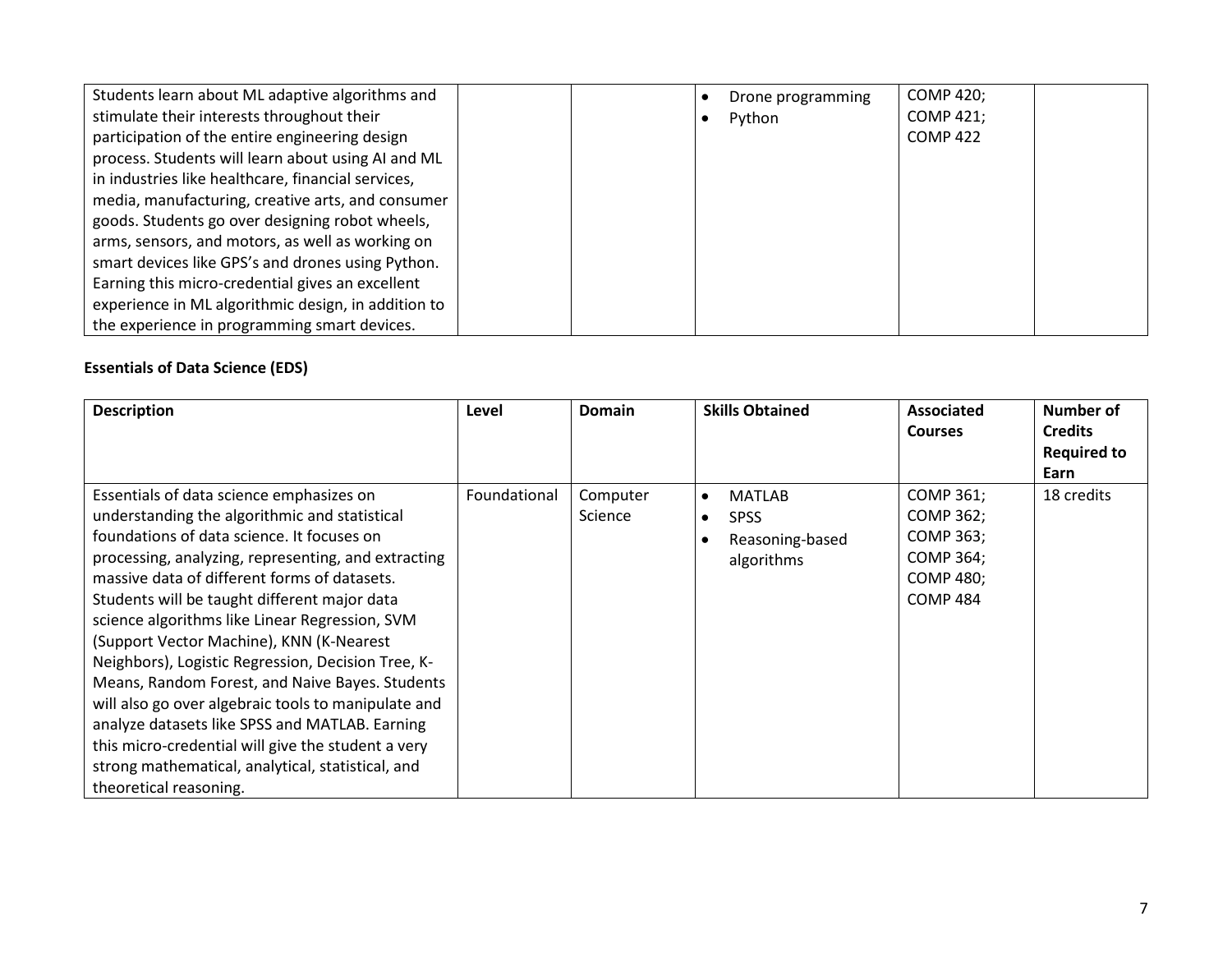### **Advanced Data Science (ADS)**

| <b>Description</b>                                                                                                                                                                                                                                                                                                                                                                                                                                                                                                                                                                                                                                                                                                                                                                                                                                                                                                                                                                                        | Level    | Domain              | <b>Skills Obtained</b>                                                                                            | <b>Associated</b><br><b>Courses</b>                                                                                 | <b>Number of</b><br><b>Credits</b><br><b>Required to</b><br>Earn |
|-----------------------------------------------------------------------------------------------------------------------------------------------------------------------------------------------------------------------------------------------------------------------------------------------------------------------------------------------------------------------------------------------------------------------------------------------------------------------------------------------------------------------------------------------------------------------------------------------------------------------------------------------------------------------------------------------------------------------------------------------------------------------------------------------------------------------------------------------------------------------------------------------------------------------------------------------------------------------------------------------------------|----------|---------------------|-------------------------------------------------------------------------------------------------------------------|---------------------------------------------------------------------------------------------------------------------|------------------------------------------------------------------|
| Advanced data science emphasizes on processing<br>big data. This advanced micro-credential focuses<br>on the manipulating, storing, and analyzing very<br>large volumes of structured, mostly relational data.<br>It covers algorithms and applications in data<br>warehousing, online analytical processing, mining<br>frequent patterns and association rules,<br>classification and predication, cluster analysis,<br>implementations and applications of mining<br>sequential and structured data, stream data, text<br>data, Web data, spatiotemporal data, biomedical<br>data, and other forms of complex data. Students<br>will go over Hadoop, Hive and Pig, analysis of<br>NoSQL storage solutions like HBase, Oracle NoSQL,<br>and Cassandra to unstructured big data analysis<br>process. Earning this micro-credential will give<br>students the ability to use data warehousing<br>technology and tools for marketing, financial<br>decision-making, and gaining a competitive<br>advantage. | Advanced | Computer<br>Science | Hadoop<br>$\bullet$<br>NoSQL<br>$\bullet$<br>Oracle NoSQL<br>$\bullet$<br>Different dataset<br>$\bullet$<br>forms | <b>COMP 396;</b><br><b>COMP 416;</b><br><b>COMP 443;</b><br><b>COMP 444;</b><br><b>COMP 483;</b><br><b>COMP 485</b> | 18 credits                                                       |

# **Essentials of System Design (ESD)**

| <b>Description</b>                                                                                                                                                                           | Level        | <b>Domain</b>       | <b>Skills Obtained</b>                              | <b>Associated</b><br><b>Courses</b>                            | Number of<br><b>Credits</b><br><b>Required to</b><br>Earn |
|----------------------------------------------------------------------------------------------------------------------------------------------------------------------------------------------|--------------|---------------------|-----------------------------------------------------|----------------------------------------------------------------|-----------------------------------------------------------|
| Essentials of system design emphasizes on<br>introducing the student to computer systems<br>hardware and software. It goes over computer<br>systems architecture like hardware organization, | Foundational | Computer<br>Science | Linux OS platform<br>Mac platform<br>MSDOS platform | COMP 250;<br>COMP 260;<br><b>COMP 280;</b><br><b>COMP 340;</b> | 18 credits                                                |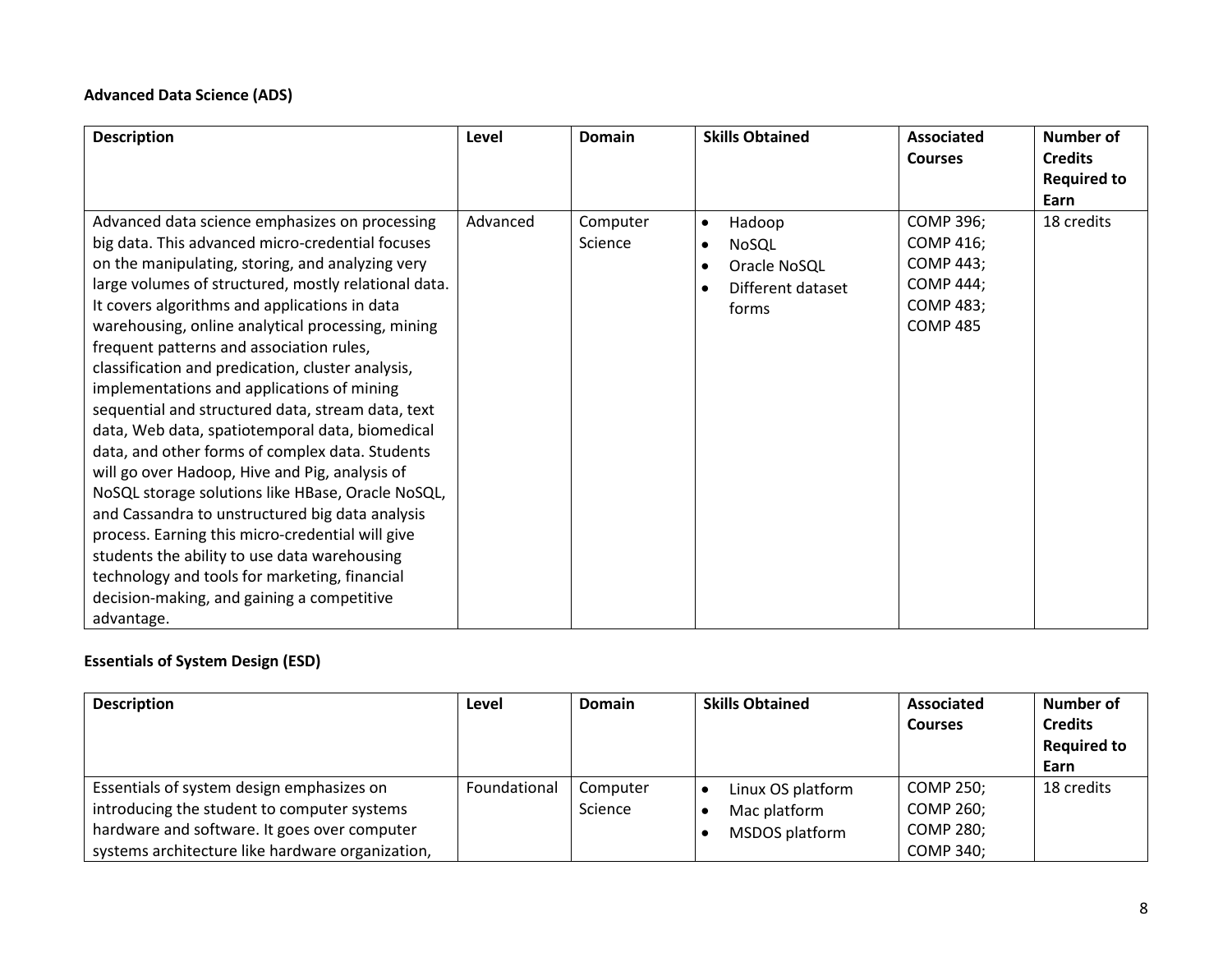| central processing units, instructions set design  |  | COMP 429;       |  |
|----------------------------------------------------|--|-----------------|--|
| issues, micro-programmed control, addressing,      |  | <b>COMP 480</b> |  |
| memory hierarchies, bus control and timing,        |  |                 |  |
| peripheral devices, and interrupt systems. It also |  |                 |  |
| covers the software aspects of system design in    |  |                 |  |
| terms of operating system structure like           |  |                 |  |
| concurrent processes, synchronization              |  |                 |  |
| mechanisms, processor scheduling, memory           |  |                 |  |
| management, and input/output management.           |  |                 |  |
| Students will also be taught system security       |  |                 |  |
| concepts to protect the system from threats,       |  |                 |  |
| viruses, worms, malware, or remote hacker          |  |                 |  |
| intrusions. Students will practice on different    |  |                 |  |
| operating system command prompts like MSDOS,       |  |                 |  |
| Linux, and Mac. Earning this micro-credential will |  |                 |  |
| give the student solid foundation on computer      |  |                 |  |
| science hardware and software.                     |  |                 |  |

### **Advanced System Design (ASD)**

| <b>Description</b>                                                                                                                                                                                                                                                                                                                                                                                                                                                                                                                                                                                                                                         | Level    | Domain              | <b>Skills Obtained</b>                                                                 | Associated<br><b>Courses</b>                     | Number of<br><b>Credits</b><br><b>Required to</b><br>Earn |
|------------------------------------------------------------------------------------------------------------------------------------------------------------------------------------------------------------------------------------------------------------------------------------------------------------------------------------------------------------------------------------------------------------------------------------------------------------------------------------------------------------------------------------------------------------------------------------------------------------------------------------------------------------|----------|---------------------|----------------------------------------------------------------------------------------|--------------------------------------------------|-----------------------------------------------------------|
| Advanced system design emphasizes on advanced<br>operating and distributed system topics. It goes<br>over system privilege levels, deadlocks, central<br>processing unit scheduling, memory management<br>algorithms, semaphores, and file management.<br>Students will also go over distributed systems<br>structure, algorithms, architecture, input/output<br>subsystems, shared memory, load-balancing,<br>cache coherency, message passing, remote<br>procedure calls, group communication, naming<br>and membership problems, asynchrony, logical<br>time and consistency, and fault-tolerance and<br>recovery. Students will be taught the advanced | Advanced | Computer<br>Science | <b>Active Directory</b><br>$\bullet$<br>Remote system<br>management<br>Troubleshooting | <b>COMP 413;</b><br>COMP 421;<br><b>COMP 422</b> | 9 credits                                                 |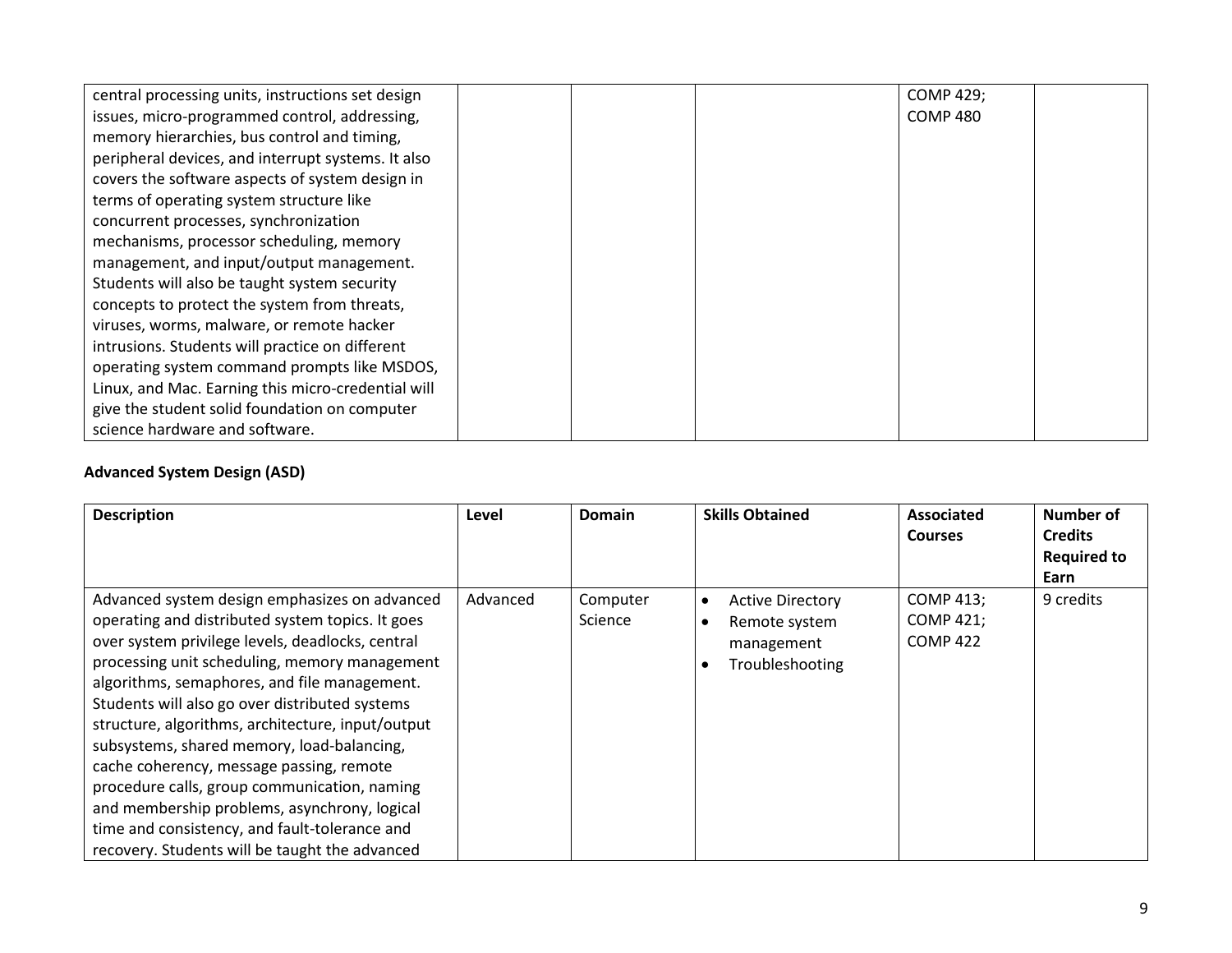| security threat to the operating systems like         |  |  |  |
|-------------------------------------------------------|--|--|--|
| hardware attacks, server domains poisoning, and       |  |  |  |
| system levels of defense. Students will go over       |  |  |  |
| tools like different operating system active          |  |  |  |
| directories, RAED server's technology, and security   |  |  |  |
| shield tools. Earning this micro-credential will give |  |  |  |
| students advanced knowledge on systems design,        |  |  |  |
| which will prepare them to work on any platform       |  |  |  |
| and troubleshoot any problem based on their           |  |  |  |
| theoretical and practical experience.                 |  |  |  |

# **Essentials of Software Application Development (ESAD)**

| <b>Description</b>                                                                                                                                                                                                                                                                                                                                                                                                                                                                                                                                                                                                                                                                                                                                                                                     | Level        | Domain              | <b>Skills Obtained</b>                                                                                                    | <b>Associated</b><br><b>Courses</b>                                        | Number of<br><b>Credits</b><br><b>Required to</b><br>Earn |
|--------------------------------------------------------------------------------------------------------------------------------------------------------------------------------------------------------------------------------------------------------------------------------------------------------------------------------------------------------------------------------------------------------------------------------------------------------------------------------------------------------------------------------------------------------------------------------------------------------------------------------------------------------------------------------------------------------------------------------------------------------------------------------------------------------|--------------|---------------------|---------------------------------------------------------------------------------------------------------------------------|----------------------------------------------------------------------------|-----------------------------------------------------------|
| Essentials of software development emphasizes on<br>developing software using programming<br>languages, tools, platforms, or open source<br>software. Students will design effective,<br>interactive, and productive systems, and then<br>evaluate these interactive computer system inputs<br>and outputs, screen layouts, and machine design.<br>Students will design using Python applications like<br>machines controls, machine labels, machine<br>translation, speech recognition, sentiment<br>analysis, question answering, automatic<br>summarization, and text classification. Earning this<br>micro-credential will provide students with<br>programming and critical thinking skills, in addition<br>to an excellent knowledge of real-world software<br>and application design structure. | Foundational | Computer<br>Science | Interactive machine<br>$\bullet$<br>design<br>Troubleshooting<br>$\bullet$<br>Real-world NLP<br>$\bullet$<br>applications | COMP 350;<br>COMP 375;<br><b>COMP 415;</b><br>COMP 416;<br><b>COMP 421</b> | 15 credits                                                |